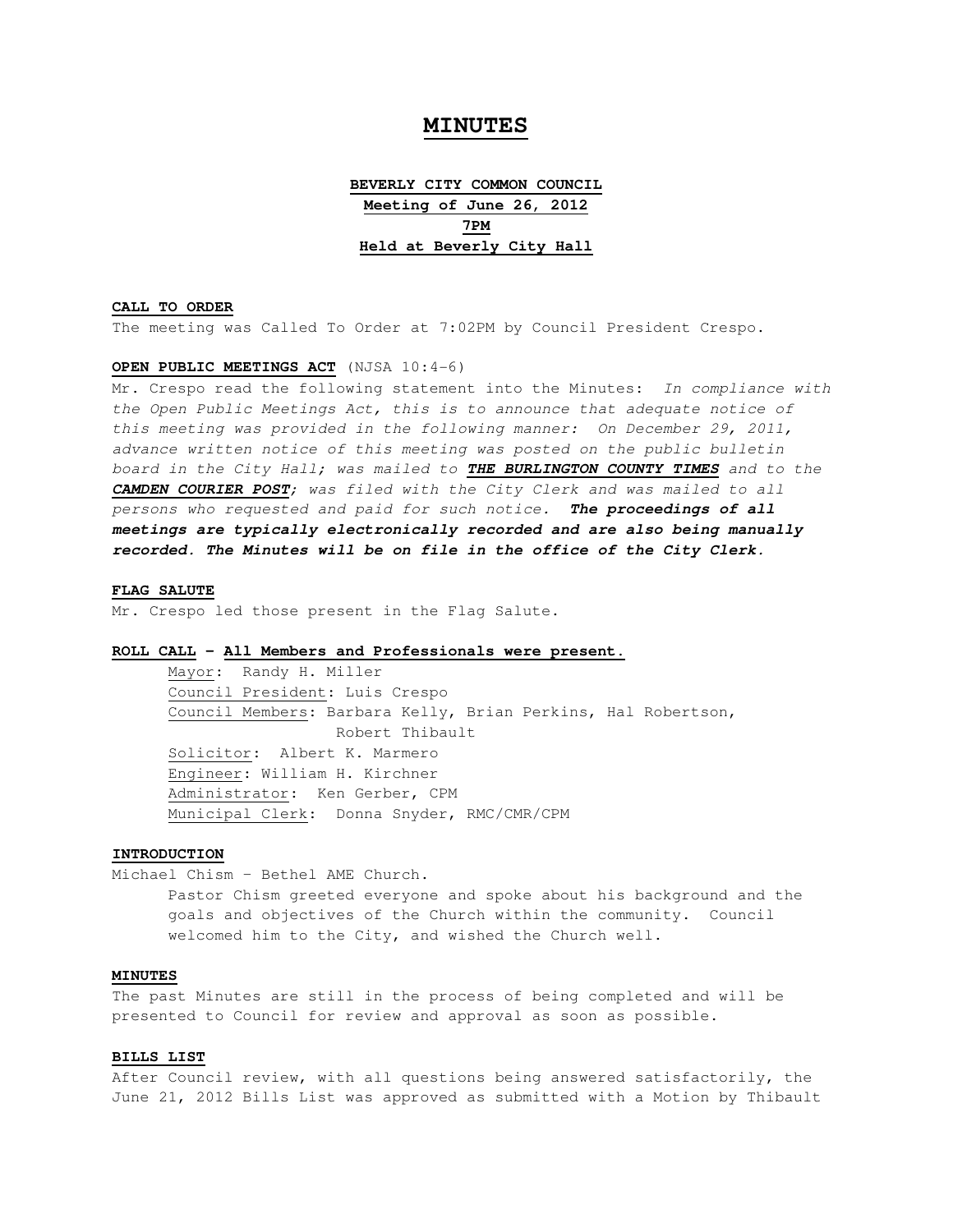and a Second by Robertson. Roll Call Vote – All Ayes, except Crespo who Abstained from litigation issues relative to Long & Marmero and Madden & Madden. Motion Carried.

### **ORDINANCES**

## **ORDINANCE 2012-5 – SECOND READING/PUBLIC HEARING**

**An Ordinance to exceed the Municipal Budget Appropriation Limits and to establish a CAP Bank for Calendar Year 2012. There being no Public Comment, Motion to approve was made by Thibault with a Second by Kelly. Roll Call Vote – All Ayes. Motion Carried.** 

#### **ORDINANCE 2012-6 – FIRST READING/INTRODUCITON**

 **An Ordinance amending Ordinance 2006-5, Establishing Fees for : Off- Duty and Outside Employment of Police Officers; Administrative Costs; Police Vehicle Usage. Said Ordinance will come before Council for Second Reading/Public Hearing at Council's July 24, 2012 meeting to be held at 7PM at City Hall, at which time all those wishing to be heard on same will be so heard. Copies of said Ordinance are available for review in the office of the Municipal Clerk effective July 2, 2012, Tuesdays through Thursdays, 9AM-5PM. Motion to Approve Introduction by Robertson with a Second by Thibault. Roll Call Vote – All Ayes. Motion Carried.** 

#### **RESOLUTIONS**

## **RESOLUTION 2012-145 – SECOND READING/PUBLIC HEARING 2012 MUNICIPAL BUDGET**

 **Discussion was had on various line items as questioned by Mr. Thibault. The Floor was then opened to Public Comment by Mr. & Mrs. Bent, Mr. Ellsworth, and Mary Ellen Knudson relative to Transportation Grants; Budget Reports; Vehicle Maintenance; Payment of Bonds; Shared Services for the Court; Legal Services and associated costs; Community Day; the City payments for the use of the Beverly Bee;** City Parks/Maintenance; Date for the County to strike the Tax Rate. Council comments involved discussion on the CAP Bank; Reserve for Uncollected Taxes; Insurance issues; the Waterfront Property; Legal services; Police status; Fuel oil prices. There being no further comments, the Public portion of the meeting was closed at 7:38PM. Motion to Approve by Perkins; Second by Kelly. Roll Call Vote – All Ayes, except Thibault-No. Motion Carried.

### **RESOLUTION 2012-169**

A Resolution appointing "Special Police Officer/Class II" **Michael Megara as a Beverly City "Regular Police Officer** with hours as assigned, at \$16.00 per hour, no Benefits. Motion to Approve by Robertson; Second by Thibault. Roll Call Vote – All Ayes. Motion Carried.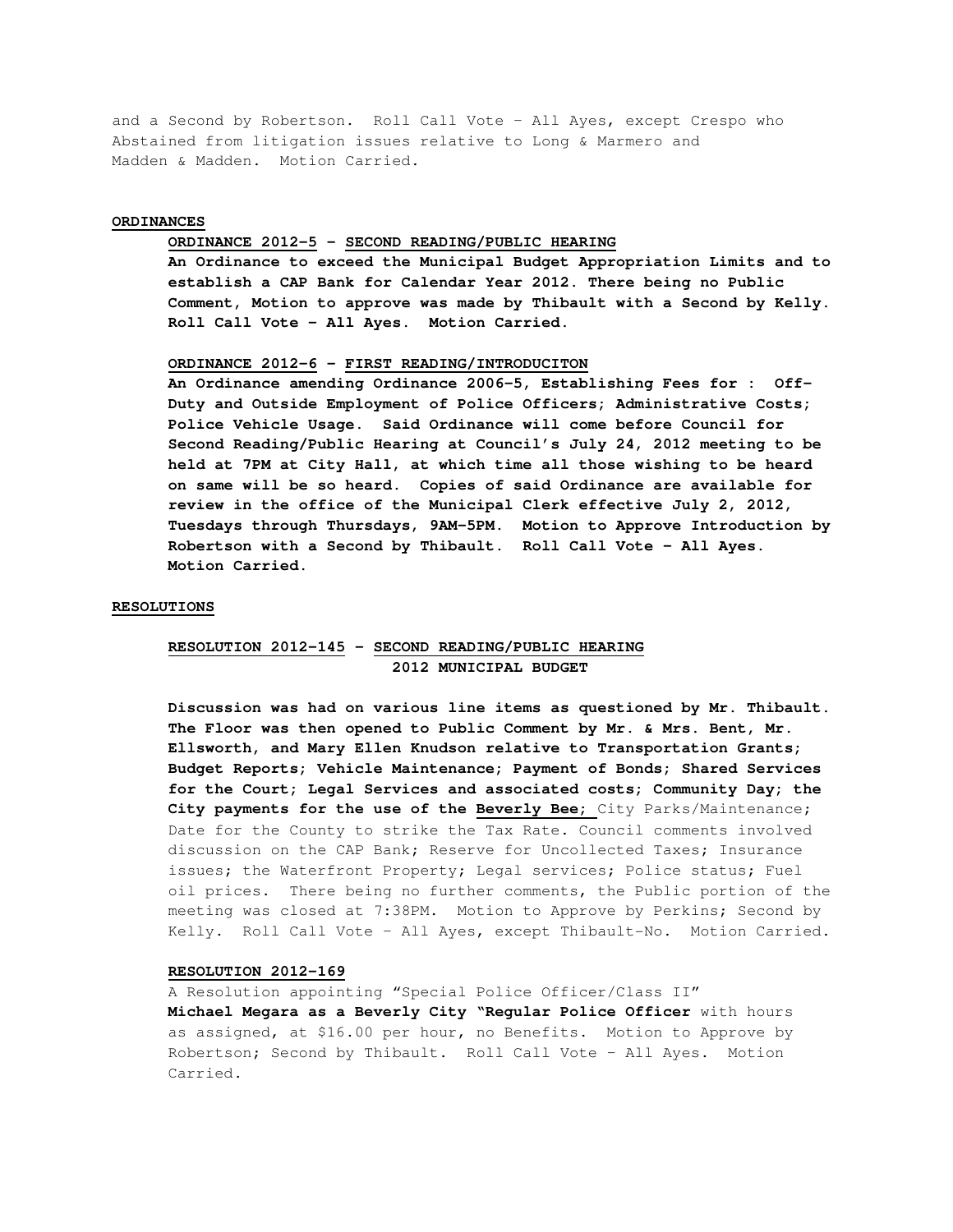## **RESOLUTION 2012-170**

A Resolution listing Beverly City **Employees Individual Salaries** for the 2012 Calendar Year. Motion to Approve (with corrections to typos)by Thibault; Second by Robertson. Roll Call Vote – All Ayes. Motion Carried.

## **RESOLUTION 2012-171**

A Resolution approving final Change Order for **City Hall ADA Project** and Pay Estimate for same. Motion to Approve by Thibault; Second by Robertson. Roll Call Vote – All Ayes. Motion Carried.

## **CONSENT AGENDA FOR RESOLUTIONS 2012-172 AND 173:**

## **RESOLUTION 2012-172**

A Resolution removing a deed restriction from property known as 200 Cooper Street, Block 57/Lot 1, Beverly, NJ 08010.

 $-$  AND  $-$ 

### **RESOLUTION 2012-173**

A Resolution removing a deed restriction from property known as 417 Broad Street, Block 33/Lot 2.01, Beverly, NJ 08010.

Motion to Approve Resolutions 2012-172 and 2012-174 made by Robertson; Second by Thibault. Roll Call Vote – All Ayes. Motion Carried.

#### **RESOLUTION 2012-174**

A Resolution of the Governing Body of the City of Beverly Certifying the Annual Audit for Calendar Year 2011 via Group Affidavit, pursuant to N.J.A.C 5:30-6.5. Motion to Approve by Robertson; Second by Thibault. Roll Call Vote – All Ayes. Motion Carried.

### **NEW BUSINESS**

## **2012 League of Municipalities Conference**: November 13, 14, 15;

 Registration and Hotel Reservation Update. The Clerk advised details of the Registration and Hotel Reservation process for attendance at the League Conference. The City pays the Registration fee for those employees approved to attend. Hotel reservation fees are covered by the individual employee. Plan now and advise the Clerk re your request to attend.

**RICE NOTICES**: Ken Gerber, Donna Snyder, Dorothea Jones, Vicki Sereduk, Susan Szychoski, Donna Browne, Alice Breen, Daniel Schoen, David Brett Williams, Sheldon Merritt, Dean Allen, Justin Zeuner, Theresa Matthews, James Boettger, Shawn Mickle, Robert Raditz, Michael Magera, Randy H. Miller, Barbara Kelly, Brian Perkins, Hal Robertson, Robert Thibault, Luis Crespo, Henry Skala,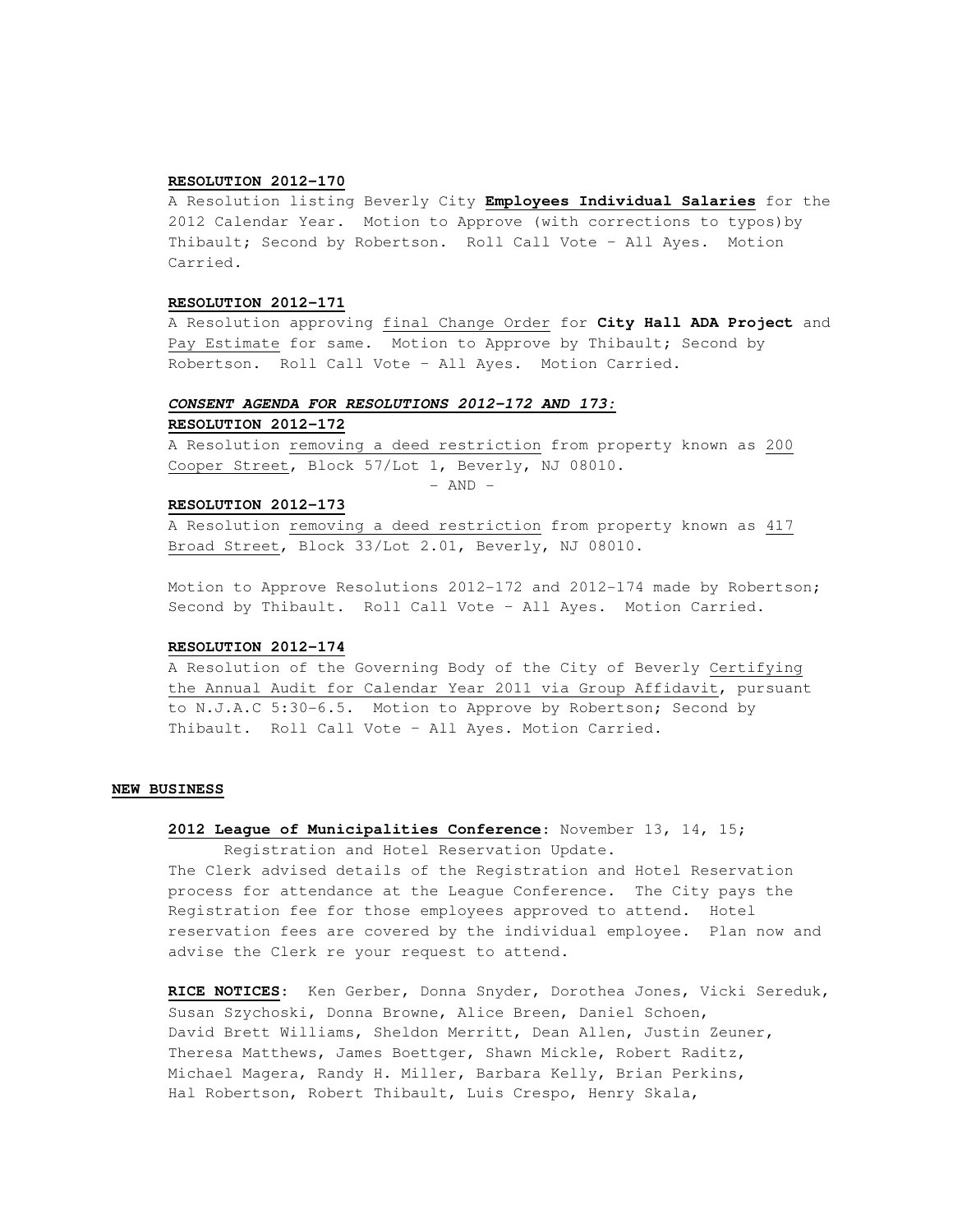Peter Carbone, Wayne Boyte, Jr., Josette Mushinski, Robin Bell, Nara Durant.

**BEVERLY COMMONS CERTIFIED AUDITS 2008, 2009, 2010, 2011** – For Review.

 Upon discussion relative to the above Audits as well as referencing Page 2/Paragraph 6 of the Tax Abatement Agreement, Mr. Thibault Motioned not to accept the above Audits at this time in order to allow the CFO and Council to review them in their entirety; Second by Kelly. All in Favor. Motion Carried.

### **OLD BUSINESS**

 ~ Review of Interlocal Agreement between Beverly City and Willingboro Township for Housing Inspection services. Mr. Gerber advised that the City is waiting for finalization of paperwork next week.

 ~ "Blue Cart Program" – Update. Mr. Robertson advised that we will be waiting until August re ordering as we look at finances and total number of Carts required

 ~ Cooper Street Gateway Project – Update. Mr. Kirchner advised that Notification Letters had been sent out to residents relative to the project and the Grant.

 ~ Workplace Computers – Update. Mr. Gerber advised that he is still researching for best prices for the best equipment. He thanked everyone for their input and referrals.

#### **CORRESPONDENCE**

Mayor Miller read the Correspondence. Said Correspondence was reviewed and will be processed and files accordingly in the office of the Municipal Clerk.

### ~ **Beverly City Housing Authority:**

 May 30, 2012 Letter of Resignation to the Board of Commissioners from Robert Bancroft.

 Comparative Financial Statements and Supplementary Information for Years Ended September 30, 2011 and 2010

 Computation of Payments in Lieu of Taxes for Fiscal Year Ended September 30, 2011.

- ~ **New Jersey League of Municipalities:** 2012 Summer Blood Drive Campaign.
- ~ **Long Marmero & Associates, LLP:** Compliance Review of Beverly City's 2012 BANS, Series A.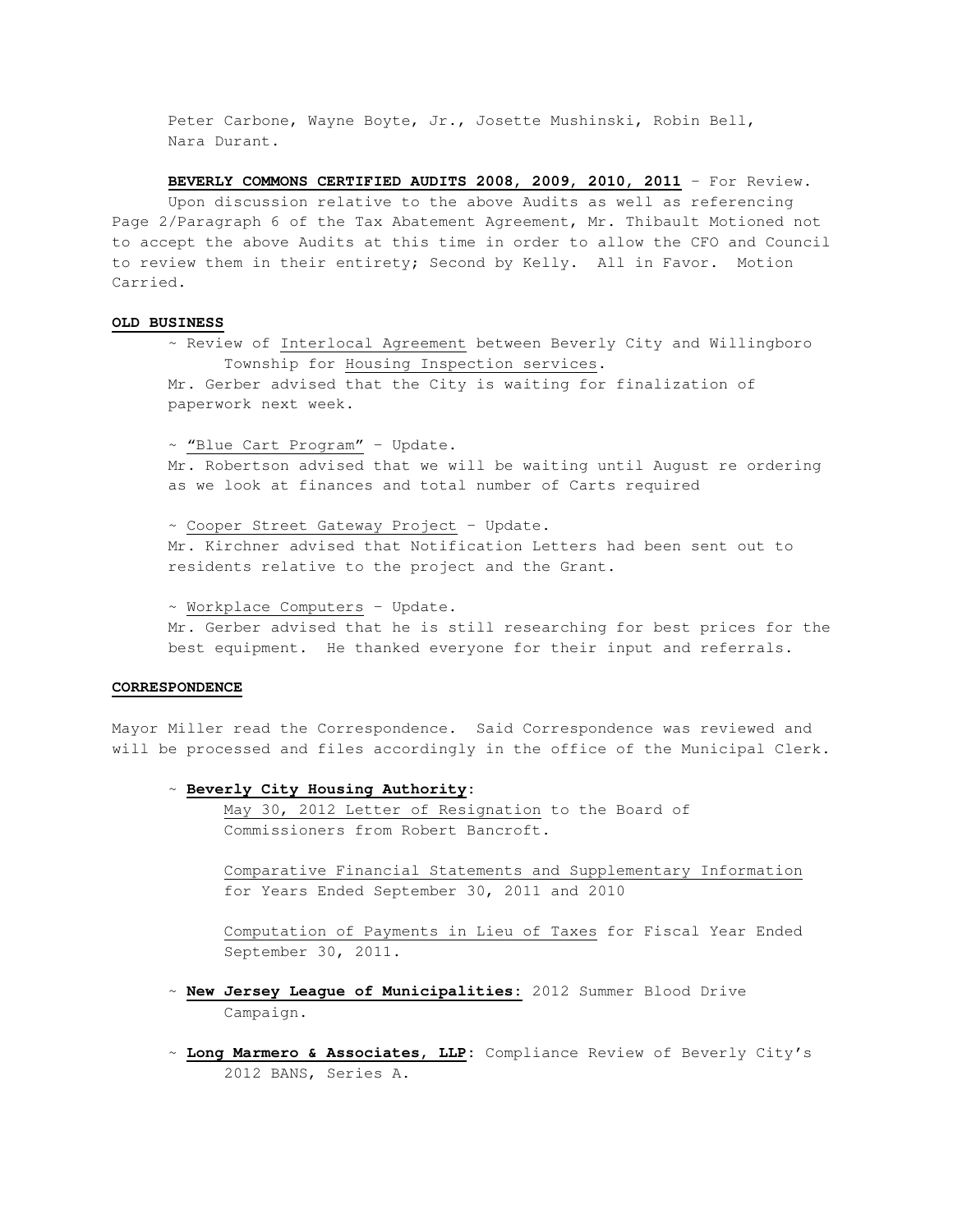~ **Burlington County Health Department:** 

 Sanitary Inspection Reports: "Sweet Teeth Cookies" for St. Joseph's Church Commissary – Both Satisfactory Ratings.

 Environmental Investigation Report – 5/21/12 – Regarding chemical odors from Pennsylvania fire.

- ~ **Burlington County Freeholders**: Shoebox Recycling Program for MRCs.
- ~ **Judge Richard E. Andronici**: Forwarding of Municipal Court Visitation Report.
- ~ **NJDEP:** Follow-up-Remediation at 630 Broad Street.

## **COMMENTS/REPORTS**

**MAYOR** - Nothing at this time.

## **COUNCIL MEMBERS**

**Mr. Thibault** advised that he attended a Beverly/Edgewater Park EMT meeting and spoke with Deputy Chief, Cindy Borden. He summarized that the Squad investigated the criminal element, reorganized, and re-uped. The Endeavor Squad assisted for two months from their location. In February the Beverly Squad resumed on its own. While the Beverly Council has supported their efforts, Edgewater Park has chosen Lourdes for their EMS. The Beverly Squad has now returned to a 100% Volunteer Squad. The Squad advised that their ability to respond is much quicker and that their dedication is to Beverly City. There are five new EMT's and three have re-applied.

**Mr. Robertson** advised that the proposals for Recodification of the City's Ordinances have been received and will be compiled for the next meeting.

**Mr. Crespo** advised that there is currently a \$950,000 lien on the Strategic Redevelopment Partners/Bernardi property, Block77/Lot 9 at 630 Broad Street,(the corner of Broad and Railroad), Beverly, NJ (former "Beaunit Mills" property). Mr. Crespo updated the Council relative to the City maintaining the property for the last two years approximately. In 2010 Mr. Bernardi received a summons for Failure to Maintain said property. Mr. Bernardi signed an Afffadivit stating that he no longer has anything to do with said property. In the fall of 2010, this was assigned to Delanco as a Conflict Case and Bernardi paid a \$500 fine. Again in 2010 a \$500 fine was imposed; the case was released as Bernardi's attorney said he gave his client bad legal advice. If this was in fact a false Affadivit then a Complaint should be filed.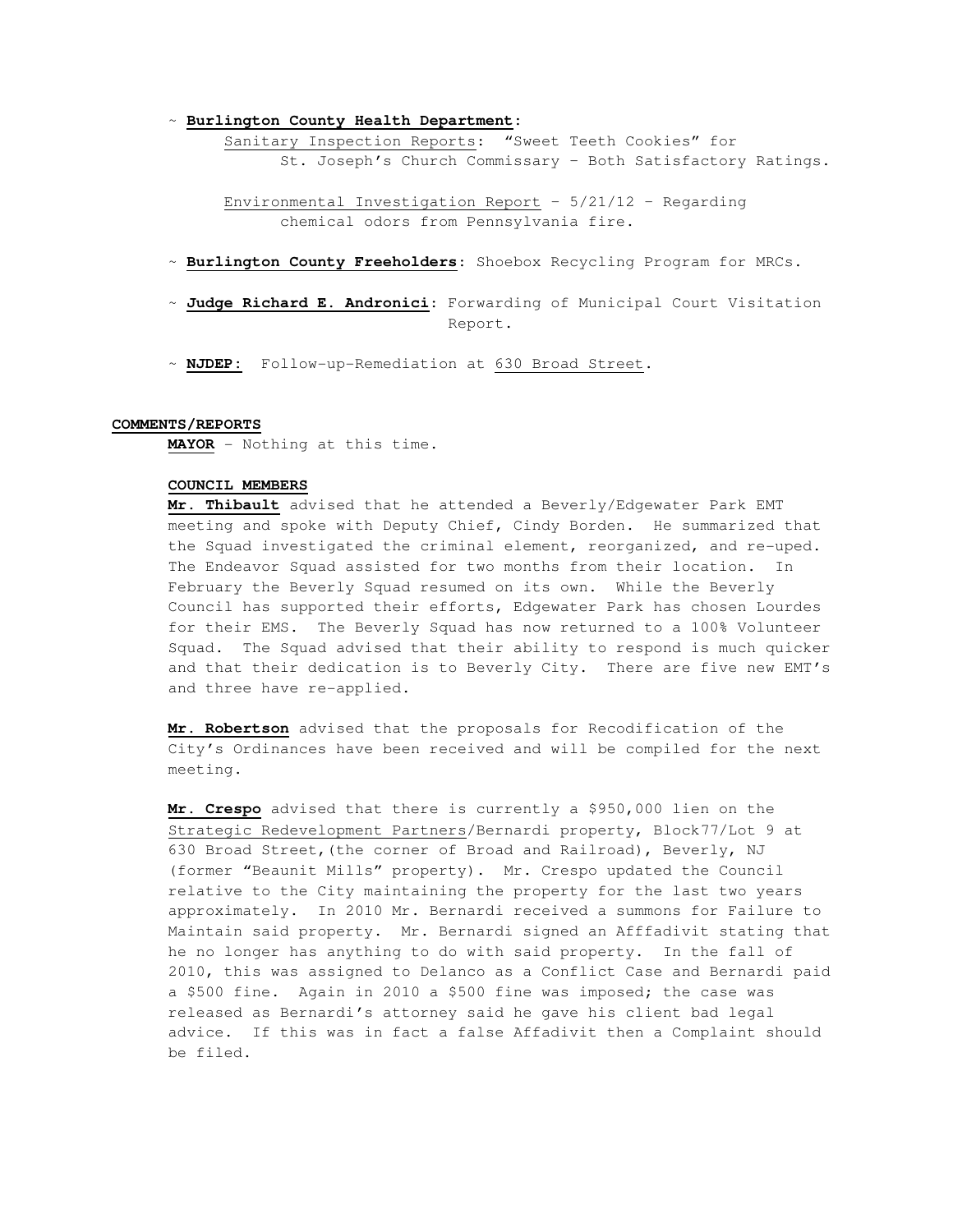Mr. Thibault stated that when the building fell, the demo was paid for by a grant. Conditions of the lien were set by Bob Bancroft at the time for the Beaunit Mills property. There have been issues with the property,it takes 3 hours to just cut the field. Further discussion should be whether or not its feasible to take a empty lot and turn it in to \$950,000 – just seems like quite a stretch. More discussion is needed with Council regarding the legalities.

Mr. Crespo called for Motion for Solicitor Marmero to file said Comlaint – Motion by Perkins; Second by Robertson. Roll Call Vote – All Ayes, except Thibault-No. Motion Carried.

#### **ENGINEER**

 Mr. Kirchner advised property owner Loy Ellsworth that Pine Street is being fixed.

## **ADMINISTRATOR**

 Mr. Gerber updated Council on various Property Maintenance issues for several City properties. Additionally, he requested that the City Engineer look into a problem on VanSciver and Warren Streets with trucks running over

### **CLERK**

#### **PUBLIC COMMENT**

This portion of the meeting provides the public with an opportunity to ask questions of City Council concerning the City, or to address questions to the Administrator/Director of Public Safety. **Please state your name and address for the record.** 

## **EXECUTIVE SESSION**

## **Resolution 2012- :**

A Resolution of the Common Council of the City of Beverly to hold Executive Session in accordance with the Open Public Meetings Act, P.L. 1975, Chapter 231, permitting the exclusion of the Public from a meeting in certain circumstances which the Governing Body deem now exist: Discussion to be had on Personnel, Litigation, and Contractual matters.

|  |  |  | <b>ACTION TAKEN AFTER EXECUTIVE:</b> |  | NC |
|--|--|--|--------------------------------------|--|----|
|--|--|--|--------------------------------------|--|----|